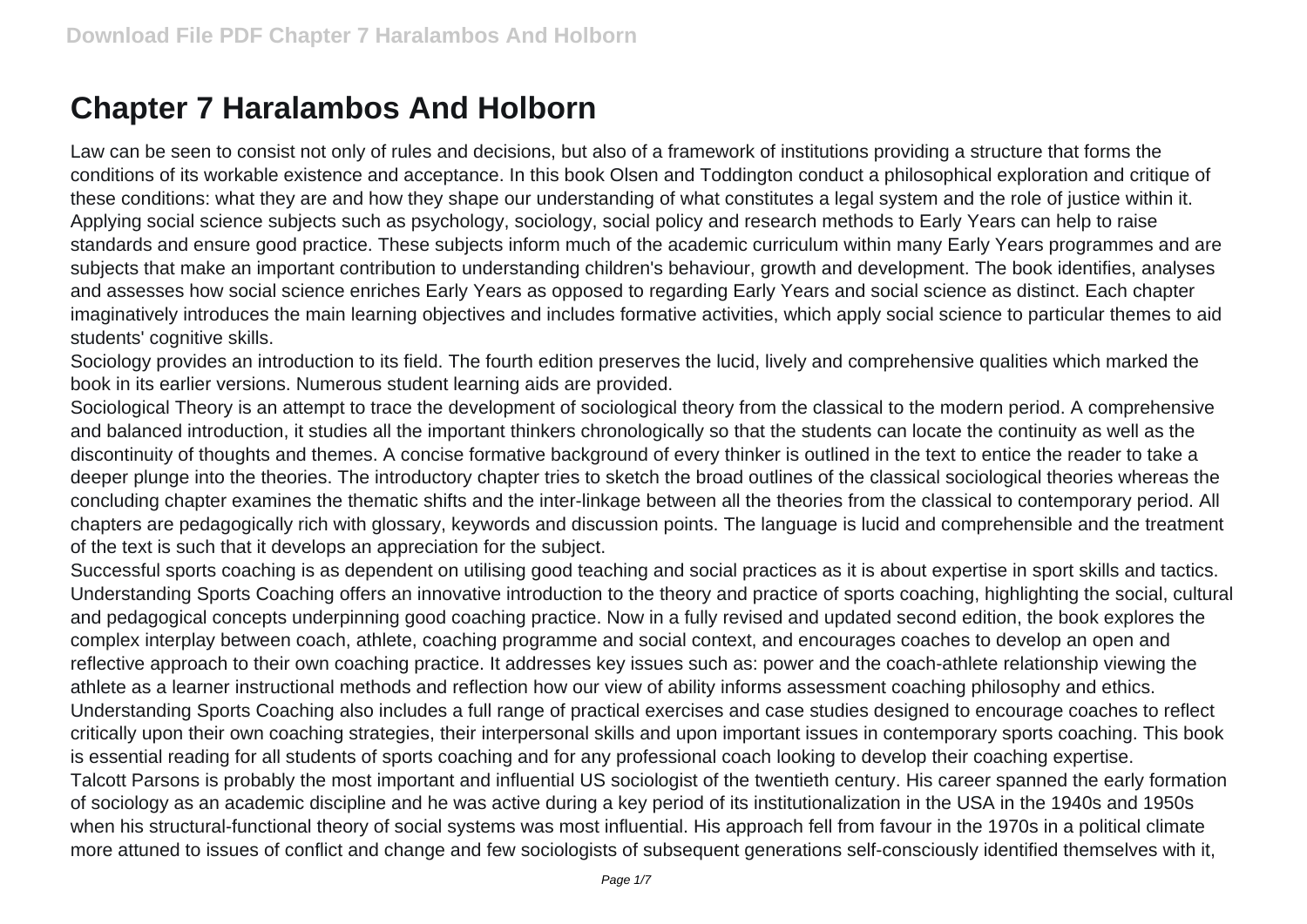although it remained the critical foil against which alternative positions were defined. This collection brings together, for the first time, the leading essays covering the work of Parsons, introduced and contextualized by a detailed essay written by the editor.

The focus on smart education has become a new trend in the global educational field. Some countries have already developed smart education systems and there is increasing pressure coming from business and tech communities to continue this development. Simultaneously, there are only fragmented studies on the didactic aspects of technology usage. Thus, pedagogy as a science must engage in a new research direction—smart pedagogy. This book seeks to engage in a new research direction, that of smart pedagogy. It launches discussions on how to use all sorts of smart education solutions in the context of existing learning theories and on how to apply innovative solutions in order to reduce the marginalization of groups in educational contexts. It also explores transformations of pedagogical science, the role of the educator, applicable teaching methods, learning outcomes, and research and assessment of acquired knowledge in an effort to make the smart education process meaningful to a wide audience of international educators, researchers, and administrators working within and tangential to TEL.

This book investigates how rapid socio-political-economic change in China since 1949 has affected intergenerational relationships and practices in rural areas, specifically the care provided to elderly parents by their adult children. It focuses on the lived experiences of rural villagers and their perceptions of the impact of these socio-political changes on intergenerational relationships, care of the elderly, family cohesion, and the traditional value of filial piety. It notably considers the importance of filial piety as a dominant family value, the conflict between strong family bonds and growing desires for individuality and autonomy, the prevalence of migrant work among adult children and the diversification of intergenerational practices, alongside the need for national policy and services development for residential and community-based aged care in rural China.

This revised set of resources for Cambridge International AS and A Level Sociology syllabus (9699) is thoroughly updated for the latest syllabus. Written by a highly experienced author, the Coursebook provides comprehensive support for the syllabus. Accessible language combined with the clear, visually-engaging layout makes this an ideal resource for the course. Discussion of significant sociological research, case studies, explanation of key terms and questions within the text reinforce knowledge. Stimulating activities build interpretation and application as well as analytical and evaluation skills. Revision checklists help in consolidating understanding. The book provides complete exam support with each chapter culminating in exam-style questions and a further chapter dedicated to revision, and examination skills and practice. A Teacher's CD-ROM is also available.

As the title indicates, this book highlights the shifting and emergent features that represent life online, specifically in and around the territory of e-learning. Cybercultures in themselves are complex conglomerations of ideas, philosophies, concepts, and theories, some of which are fiercely contradictory. As a construct, "cyberculture" is a result of sustained attempts by diverse groups of people to make sense of multifarious activities, linguistic codes, and practices in complicated and ever-changing settings. It is an impossibly convoluted field. Any valid understanding of cyberculture can only be gained from living within it, and as Bell suggests, it is "made up of people, machines and stories in everyday life." Although this book contains a mix of perspectives, as the chapters progress, readers should detect some common threads. Technology-mediated activities are featured throughout, each evoking its particular cultural nuances and, as Derrick de Kerckhove (1997) has eloquently argued, technology acts as the skin of culture. All the authors are passionate about their subjects, every one engages critically with his or her topics, and each is fully committed to the belief that e-learning is a vitally important component in the future of education. All of the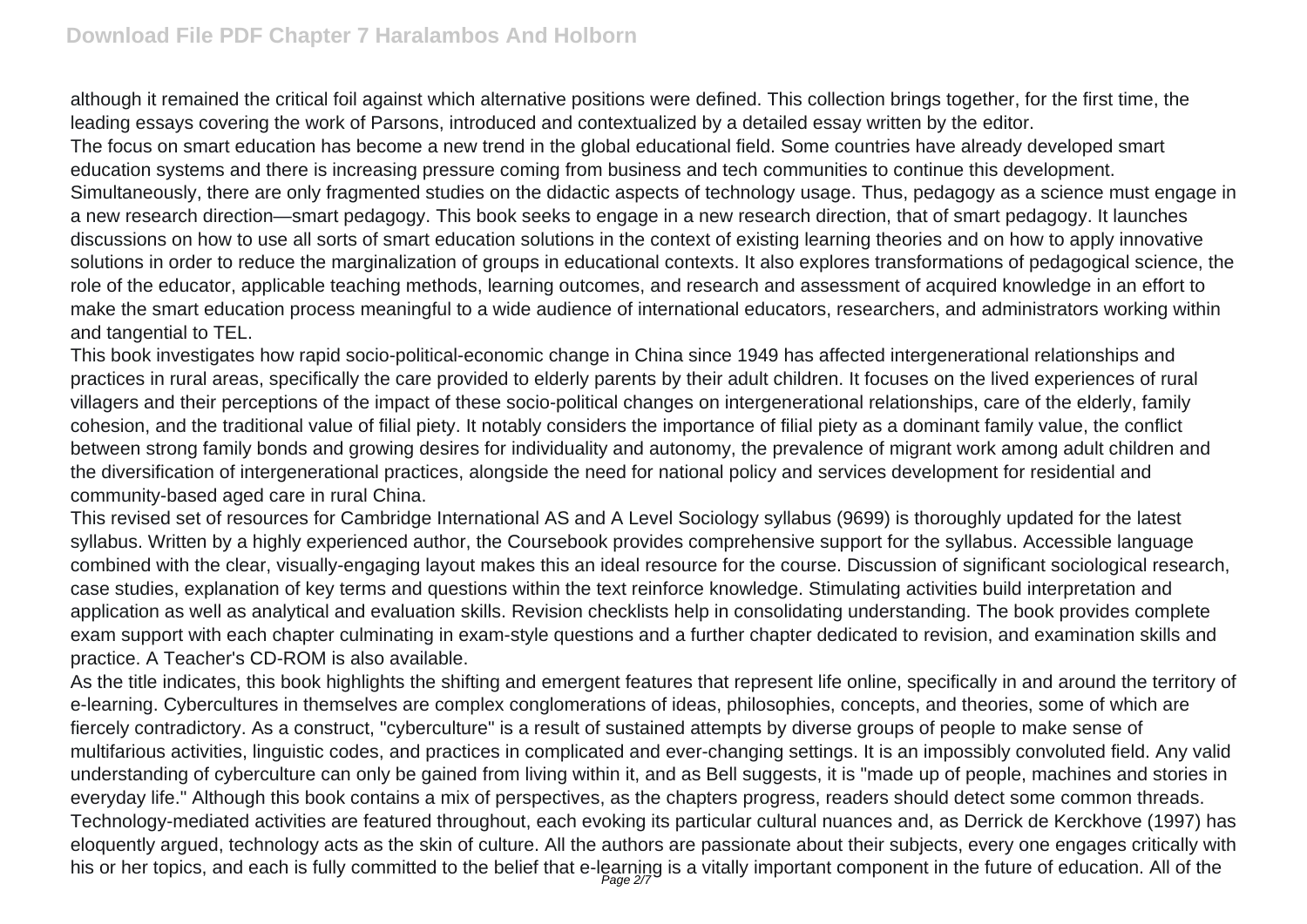authors believe that digital learning environments will contribute massively to the success of the information society we now inhabit. Each is intent on exploration of the touchstone of "any time, any place" learning where temporal and spatial contexts cease to become barriers to learning, and where the boundaries are blurring between the formal and informal. This book is divided into four sections. In Part I, which has been titled "Digital Subcultures," we begin an exploration of "culture" and attempt to locate the learner within a number of digital subcultures that have arisen around new and emerging technologies such as mobile and handheld devices, collaborative online spaces, and podcasting. The chapters in this section represent attempts by the authors to demonstrate that there are many subdivisions present on the Web, and that online learners cannot and should not be represented as one vast amorphous mass of "Internet" users.

Level: A-level, undergraduate Subject: Sociology Themes and Perspectives is your essential A-level and undergraduate sociology guide. It's fully updated to match the latest sociology teaching, research and developments to support your learning about sociology today.

The revised edition of this widely acclaimed textbook provides a clear, accessible and comprehensive introduction to modern social theory.As with the first edition, the book is based around the themes of structure and action. After the introductory chapters which examine the nature of theory and its role in the social world, the book then turns to theories of action and the inability of those theories to comprehend social structures in a coherent way.Part 1 covers: Parson's structural-functionalism and the development of conlict theory and neofunctionalism; rational choice theory; symbolic interactionism; ethnomethodology and structuration theory.Part 2 looks at structuralism, structuralist Marxism, and the development of post-structuralist and postmodernist theory.Part 3 examines Critical Theory and the work of Jurgen Habermas.In conclusion, Ian Craib discusses current trends in theory and what might be expected in the future.This second edition has been revised throughout. There are new chapters on rational choice theory and structuration theory and existing chapters have been extended to deal with the development of neofunctionalism, postmodernism and the recent works of Habermas as well as recent developments in other approaches.Throughout, the aim of the book is to demystify a diffcult subject area, emphasising the practical and everyday nature of theoretical thinking in the context of making sense of a rapidly changing world. The late Ian Craib was Lecturer in Sociology at the University of Essex.

This is not a conventional biography but an attempt to explore the motives and intentions that underpin Talcott Parsons' published work by exploring the reasoning Parsons shares with his readers in the pages of his many published works and the possible links between Parsons' academic outputs and the social, economic and political situations in which Parsons found himself during the course of his life. Shaun Best brings together biography and the sociology of knowledge to demonstrate that there are links between the phases of Parsons theorizing the political, economic and social problems facing the United States; the circumstances in which he found himself and the intellectual decisions he made about what to publish. The assumption which underpins Parsons' work is that knowledge is produced by people in particular historical conditions, grounded in sensory experience, exercising choice, judgment and reflection on those experiences. Thus, this book explores and evaluates Parsons' ideas and arguments in relation to developments in social theory since the 1970s.

By controversially turning away from the current debates which surround 'social theory', The Sociological Revolution provides an historical analysis of the 'profound burden' of sociology and its implications today.

Where can we draw the line between childhood and adulthood? To what extent is childhood a social construction? How do children make sense of their own social worlds? And do children have control over their social environments? Childhood and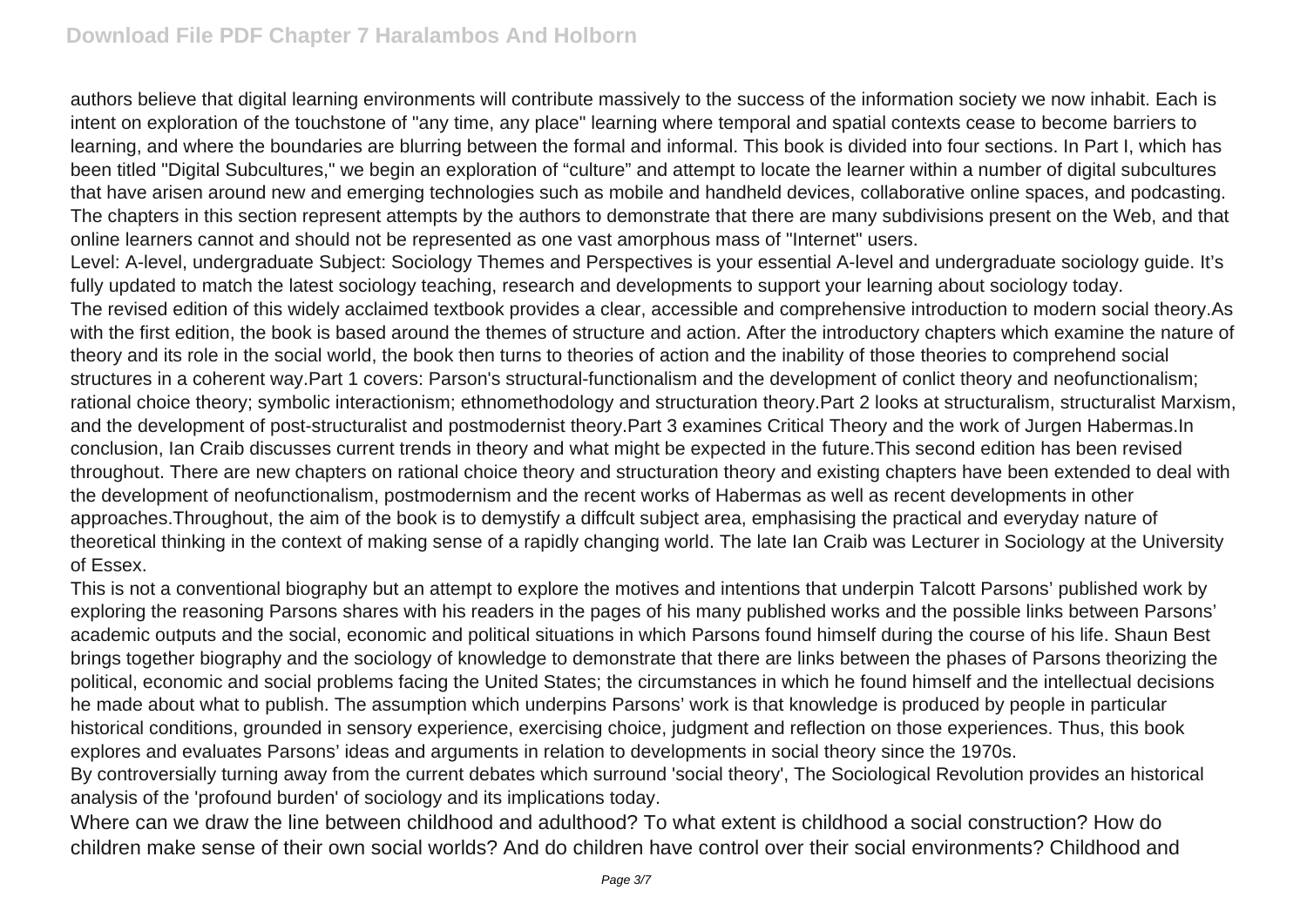Society 2e explores these questions and key sociological debates to provide a thorough introduction to the sociology of childhood. The second edition takes account of cutting edge research and shows how contemporary practices are impacting on childhood in today's world. In particular, the book: • Gives clear guidance on how children have been, and continue to be, theorized • Shows how technology shapes children's play, communication and cultures • Discusses international case studies that reflect on childhood in a global age • Assesses the ethical and methodological issues in researching children's lives • Includes a new chapter on child labour, reflecting on the relationship between work and schooling With fresh insights into research, theory and policy, this text takes a truly global view on controversial issues in the field, from poverty and children's rights to the media and consumerism. It is an indispensable text for students of sociology, childhood studies, education and social policy. Sociological perspectives and their application to social work are an inherent part of the QAA benchmark statements in the social work degree. In addition, graduates must understand how sociological perspectives can be used to dissect societal and structural influences on human behaviour at individual, group and community levels. This fully-revised second edition includes a new chapter on social class and welfare and is mapped to the new Professional Capabilities Framework for Social Work. This book shows how society is changing, in terms of class, ethnicity and attitudes towards gender and work. It covers research methods, which are important for sociology and many other subjects. It relates to the different theories about modern society, including modernisation theory functionalism and feminism. It investigates how attitudes towards crime and religion have changed in the UK and also other countries. Donald Trump has commented about globalisation and the effects on the American people. This book looks at globalisation and how it affects people in many countries. The governor of the Bank of England and nearly all world leaders have pledged their support to reduce the impact of climate change. This book therefore covers the topic, reflecting Spurling's views as an environmentalist. The book also covers voting behaviour. It includes typical ideas behind examination questions. As an examiner Spurling is well aware that many examination reports state that too many students have been well drilled, but are not answering what the question requires. This book aims to help people overcome this problem. This title is directed primarily towards health care professionals outside of the United States. It is written specifically to meet the needs of nursing students undertaking the common foundation programme. It aims to explain how and why sensitive, holistic and evidence-based nursing care is carried out. Therefore it is relevant to students who will enter all branches of nursing and includes material that is both common to all and specific to each branch. The book aims to provide all students on foundation nursing and health care programmes with material of sufficient depth/breadth to achieve the NMC outcomes required for entry into the branch programmes. There is an emphasis not only on the theory that underpins nursing practice in the common foundation programme but also on nursing skills which form an increasingly emphasized part of the programme. The chapters have been reviewed by experts from each branch and also clinical skills to ensure the content reflects each branch accurately and appropriately. Emphasis on clinical skills & lifelong learning Realistic scenarios reinforce the need for patient/client-centred care with a holistic approach Activity boxes for all branches and age groups in each chapter ensure relevance to nurses in diverse settings An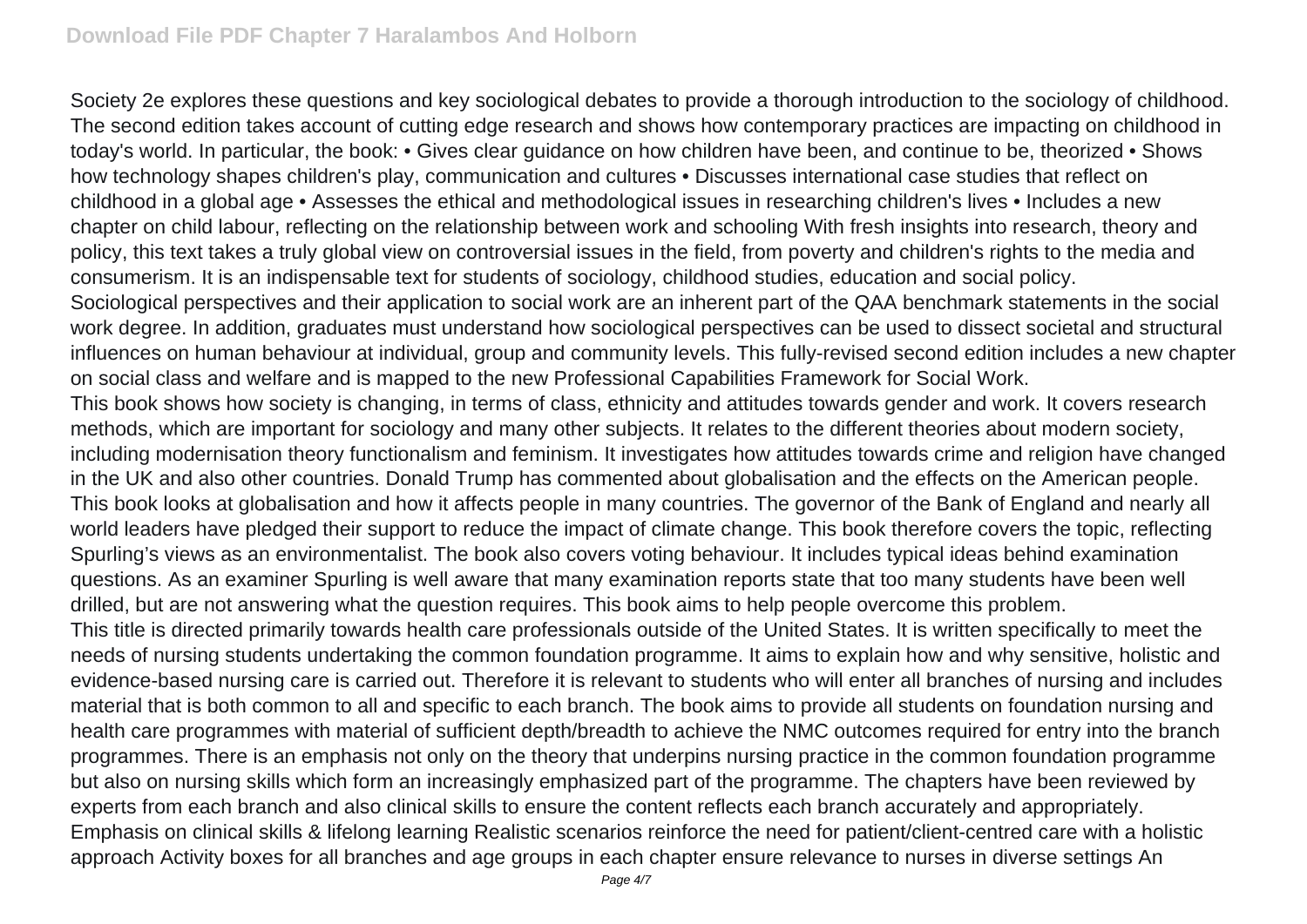integrated approach to health promotion with activity boxes emphasises that health maintenance and promotion are central to contemporary nursing practice Reflection, critical thinking and research/appraisal skills are encouraged with a problem centred approach that will help to develop the skills needed to provide sensitive and effective, high quality care and to integrate theory with practice The emphasis on nursing/clinical skills underlines the importance of core skills - an integral part of the patient/client experience Cultural diversity is a core theme throughout The importance of evidence-based practice is highlighted and the text helps readers are assisted to acquire the skills to provide evidence-based care A wide range of general and branch-specific interactive boxes help to develop an understanding of some issues in other branches as well as the core issues that affect all nurses. Self- test questions and answers provide an opportunity for readers to take responsibility for and check their learning. Valuable learning tools are included: glossary of key terms, useful websites and references

Exam Board: AQA Level & Subject: AS and A Level Sociology (7191, 7192) First teaching: September 2015 First exams: June 2017

Missio Dei by its very nature requires the church to come to terms with the exercise of power, both internally and externally, as it confronts the world. Tune in to any newscast or glance at the daily newspaper and it immediately becomes clear that the use and abuse of power is a live issue. The more we focus on the twists and turns of current events, the more it appears that uncorrupted exercise of power eludes the human race. All too often we become uneasily aware that there are powers lying behind the power that any of us wields, whether it is in the family, the classroom, on the shop floor, in the boardroom, or in churches. Effective missional leadership involves creative engagement with the powers at work in the world without being debased by them. This book sets out to address the issue of the use and misuse of power from biblical, theological, and practical perspectives. The authors bring their theological, pastoral, missionary, and personal experience to their task in order to inform, challenge, and invite readers into a responsible use of the powers that God has put into the hands of each one of us to achieve his purposes in the world. Exam Board: Cambridge Assessment International Education Level & Subject: Cambridge International AS & A Level Sociology First teaching: September 2019 First examination: From 2021

Sociology Themes and Perspectives (Haralambos and Holborn)HarperCollins UK

Sociology Themes and Perspectives is a favourite with students and teachers, selling over a million copies world-wide over 25 years. This seventh edition has been fully updated to give all the detail and depth needed to get students the best grades and prepare teachers for teaching. The new edition of this essential resource will enable you to: - Deliver new and completely up-to-date sociological teaching, with the latest research, empirical studies and theoretical developments - Match the specification with confidence with new added material for AQA and a completely new chapter on Age for the OCR specification - Give your students the best chance of getting the top marks in their exams, through informative, clear and concise explanations of all sociological concepts and theories - Raise standards and engagement in the subject with an easy-to-follow format that makes understanding sociology easier for all your students

Based upon a social science approach to understanding the significance of tourism in contemporary society, Andrew Holden's fascinating book highlights tourism as a multidisciplinary area of study with rich and varied theoretical underpinnings. Here, Holden introduces social Page 5/7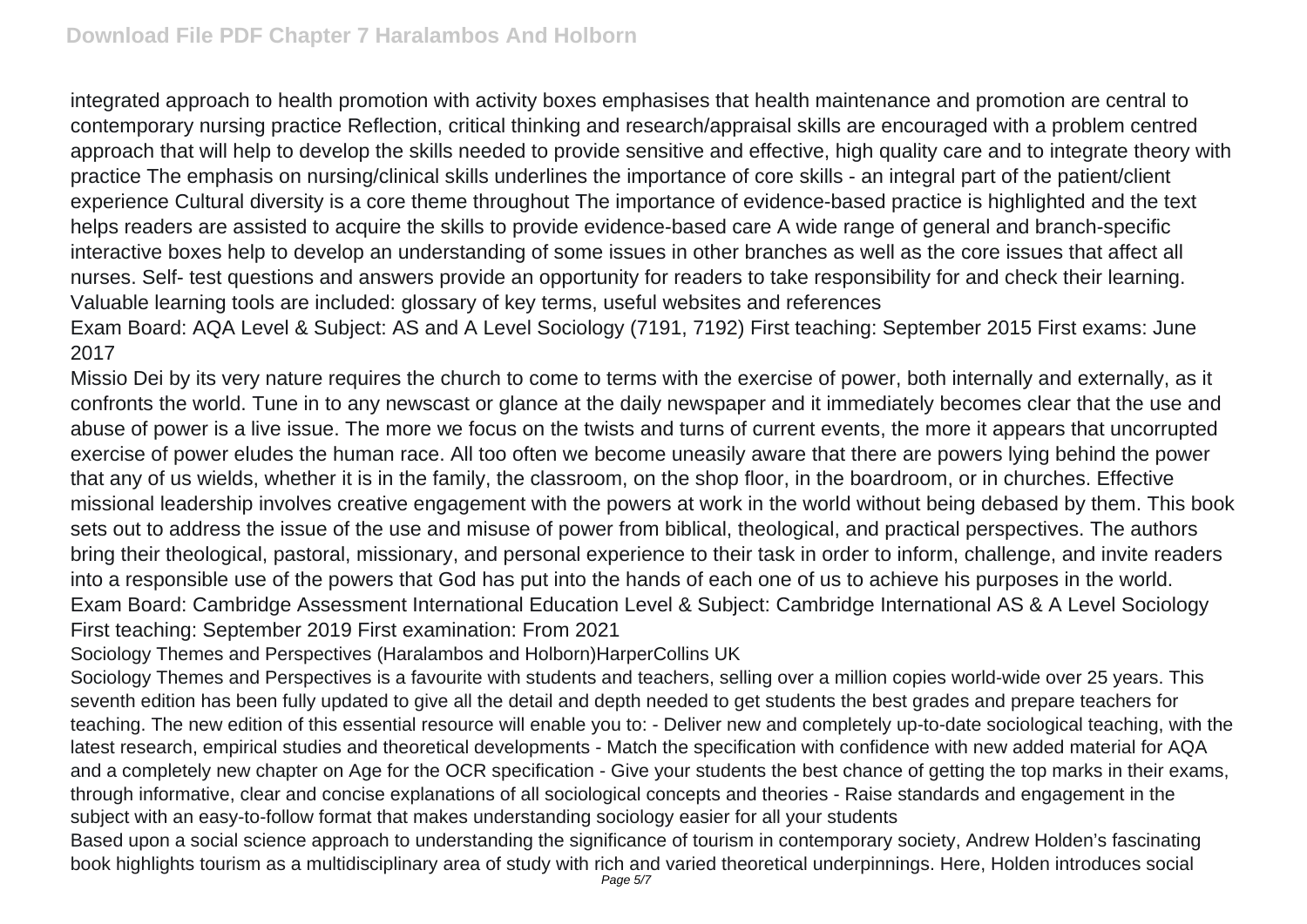science disciplines and applies relevant theories to the understanding of tourism. He investigates how the economic and political structures of society influence the manifestation of tourism at a global level, and subsequently considers a variety of topical issues including citizenship and social exclusion, tourism as a form of trade, consumerism, the consequences of tourism, and feminism and ethics. Each chapter includes: a brief introductory summary of the discipline a critique of its main theories and concepts which have relevance to tourism a discussion of how the theories and concepts have been applied to tourism using cases and examples international case studies and examples. Punctuated with study and teaching aids, chapter summaries and 'think points' to encourage reflection, this excellent, broadranging textbook provides a wider understanding of tourism's role in society.

The main focus of this sociology text is the UK, Europe and North America. A recurrent theme throughout is that the modern world is becoming progressively globalized, and that it is therefore increasingly impossible to understand one country in isolation from another. The student is also encouraged to engage with the subject through such features as opening vignettes and critical thinking questions. With reference to India.

Packed with examples of observation techniques, skills and documented examples, this text covers the child observation components of all major child-care courses, in particular CACHE CCE and DCE, NVQ Level 2 and 3 as well as BTEC.

How can ideas and concepts from psychology be applied smartly to the classroom to meet the needs of different learners? Supported by research and an awareness of the factors underpinning high-quality teaching, this book encourages teachers, and those training to teach, to examine their own methods in order to develop as confident, evidence-informed professionals. This third edition includes: · A new chapter on the psychology of elearning  $\cdot$  A new discussion of applied cognitive theories in the classroom  $\cdot$  The use of internationally friendly terminology throughout the book · Some streamlining of content to offer a more cohesive reading experience

This book explores a wide range of theoretical perspectives that guide the practice of community and youth work and related occupational fields. It provides a range of practical activities to encourage readers to explore their own theoretical position, while critically engaging with the contemporary theoretical context that is shaping the development of community and youth work practice. Students will find this book an invaluable tool in developing their understanding of theory, and it will help them to holistically and systematically apply their understanding of theory to their relevant practice situation.

This book is a result of a joint conference, which was held from 18th-22nd July 2017 under the theme Religion, Citizenship and Development – Southern African Perspectives." The theme of the conference was adopted in order to underline the importance and significance of religion in the socio-economic development of people in the world generally and in Southern and Central Africa in particular. The papers in the book are divided into two volumes. Volume one consists of papers which directly discuss religion and development in one form or another. The second volume contains papers that discuss religion and other pertinent issues related to development. The papers are grouped into subthemes for ease of reference. These include Citizenship and Development, Migration and Development, Disability and Development, Pentecostal Churches and Development and Religion and Society. All in all, despite a divergence of sub-themes in volume two, all point to issues to do with the role of religion in development in Southern and Central Africa today.

Exam Board: AQA Level & Subject: AS / A-level Year 1 Sociology (7191, 7192) First teaching: September 2015 First exams: June 2017 This sixth edition of 'Sociology' has been updated to meet the demands of the new subject core for A level. Comprehensive in its coverage, it includes material on the latest topics of sociological debate.